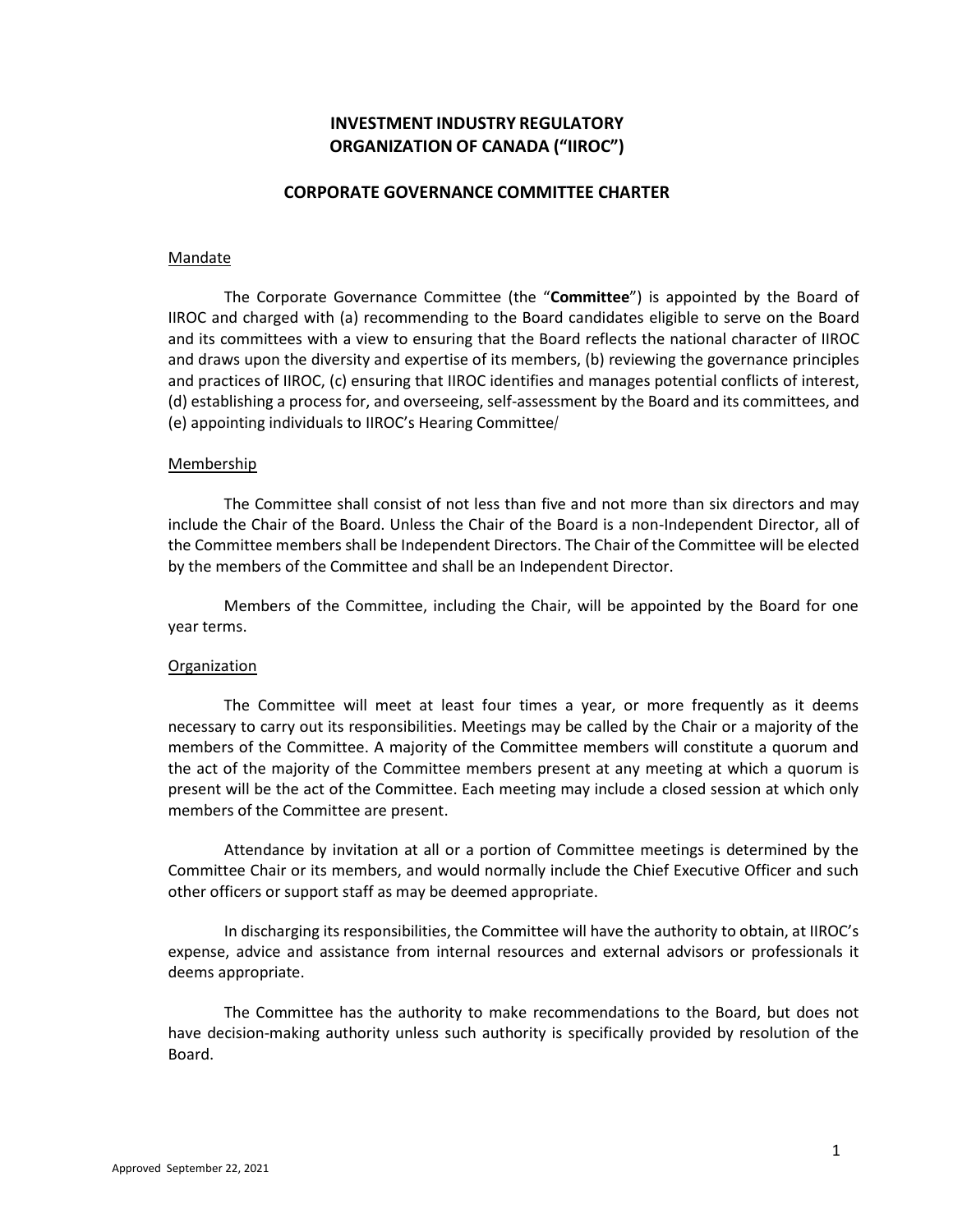The Committee will periodically report to the Board and will report each year with respect charter annually and may propose changes to the Board for approval. to the activities of the Committee in compliance with this charter. It will assess the adequacy of this

### Specific Responsibilities

The Committee's specific responsibilities include the following.

- Broadly consult to identify through its own efforts or by retaining an independent search firm and recommend to the Board, in accordance with IIROC's By-law, qualified candidates to be elected to the Board and as are necessary to fill vacancies and newly created directorships and determine the eligibility of any proposed nominees based on the By-law criteria and a desire to ensure that the Board, as a whole, reflects the skills, experience, expertise and judgement necessary to effectively oversee the regulatory and other operations of IIROC. The Committee will consider all relevant factors in nominating directors to ensure that the composition of the Board. (a) complies with the requirements of IIROC's by‐laws, (b) otherwise reflects, in the judgement of the Committee, the appropriate balance of interests and perspectives of IIROC's Members and stakeholders, and (c) addresses, in the judgement of the Committee, all potential conflicts of interest. Without limiting the generality of the foregoing, the Committee will consider, for each potential director: (1)
	- (i) the business interests of the candidate or entities with which the candidate is associated;
	- (ii) ownership interests in Members held by entities with which the candidate is associated;
	- the extent of overlap and/or integration of the boards and/or management between Members and entities with which the candidate is associated (for example, consideration of the extent to which there are common managers and/or directors as between the candidate's firms and an ATS)‐ (iii)
	- contractual relationships between Members or IIROC and the candidate or entities with which the candidate is associated; and (iv)
	- in the case of Independent Directors, whether the candidate would have met the test to be an Independent Director (as defined in the By‐law) for a period of at least one year prior to commencement of the candidate's term of office. (v)
- Make recommendations to the Board with respect to determinations of director independence, where necessary. (2)
- (3) Recommend to the Board Committee Chair and membership appointments.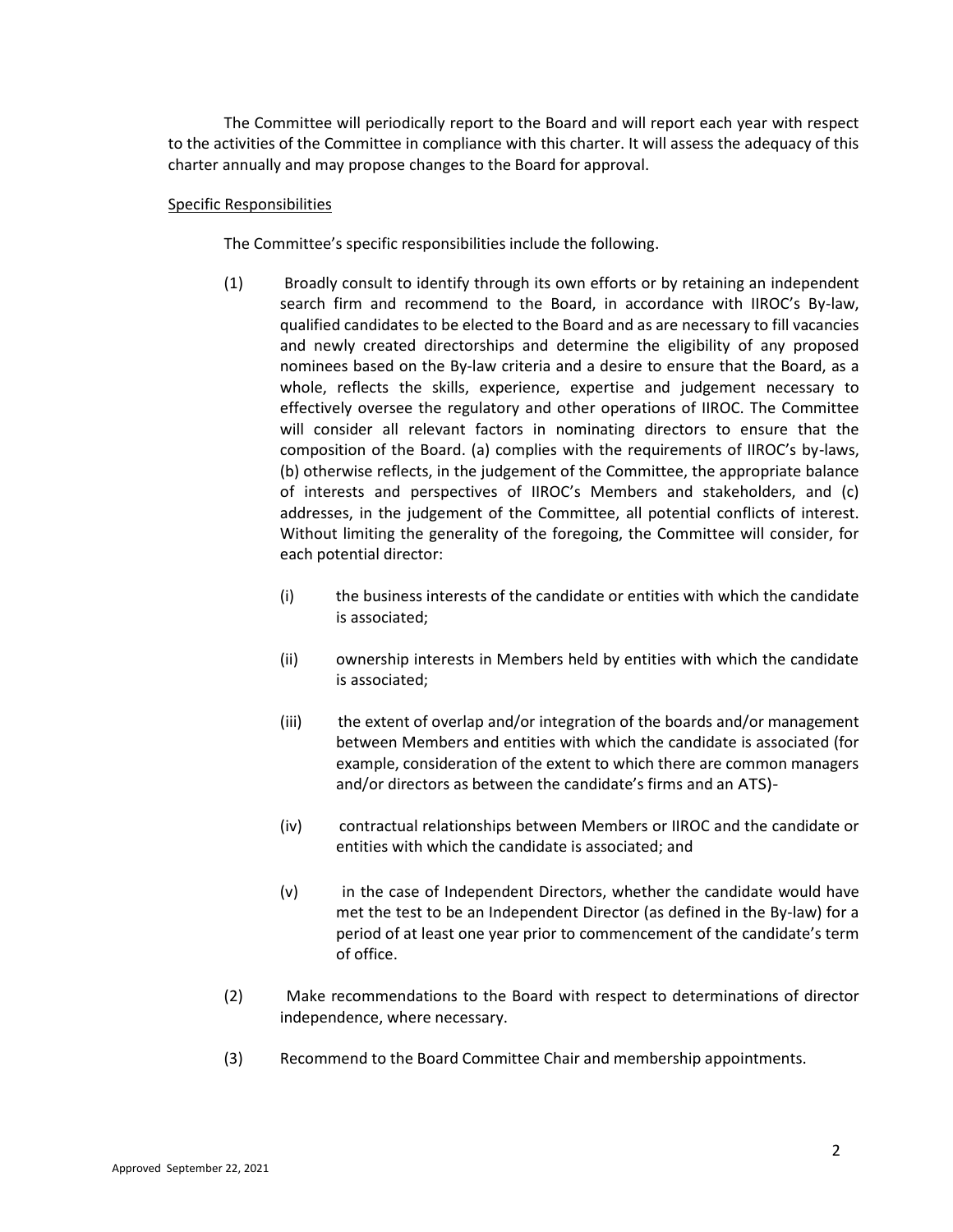- Appoint qualified individuals to the Hearing Committee (from which disciplinary panels are appointed), in accordance with IIROC's rules. In respect of Dealer Hearing Committee members the appointment process shall be based on the recommendations of the relevant District Councils. In the case of Marketplace Hearing Committee members, the appointment process shall be based on the recommendations of the Marketplace members. (4)
- $(5)$ Monitor the overall effectiveness of IIROC's corporate governance, including.
	- (i) conducting the Board's governance review as set out in the recognition order;
	- (ii) periodically reviewing the appropriateness of IIROC's corporate governance guidelines, policies and practices, including the identification of governance priorities;
	- monitoring the effectiveness of the Board, including its overall size, structure and composition, and making recommendations to the Board with respect thereto; (iii)
	- periodically reviewing the composition, mandate and membership of each Board Committee and making recommendations to the Board with respect thereto; and (iv)
	- ensuring that IIROC's corporate governance practices and policies are transparent and communicated clearly to the public. (v)
- Establish an appropriate process for: (1) the self‐assessment of the Board (including Board and Committee self‐assessments); and (2) with the assistance of an independent third party provider, the peer assessments of the Directors. (6)
- On a biennial basis, the Committee will oversee the Board and Committee self‐ assessment and the director peer review processes. The Committee will report the results of its own self‐assessments to the Board. In the intervening years when self‐ assessments and peer reviews are not conducted, the Chair of the Committee and/or the Chair of the Board will contact each director to request updates on the information provided from the previous year's review/ The Chair of the Board and/or the Chair of the Committee will provide an update to the Board on these discussions and any recommendations, as applicable. (7)
- Review the performance of incumbent directors for purposes of determining whether to nominate such directors for re-election. (8)
- (9) Ensure that there is a proper orientation process for new directors.
- Ensure that IIROC identifies and manages potential conflicts of interest through written policies and procedures (and periodically review and report to the Board as (10)